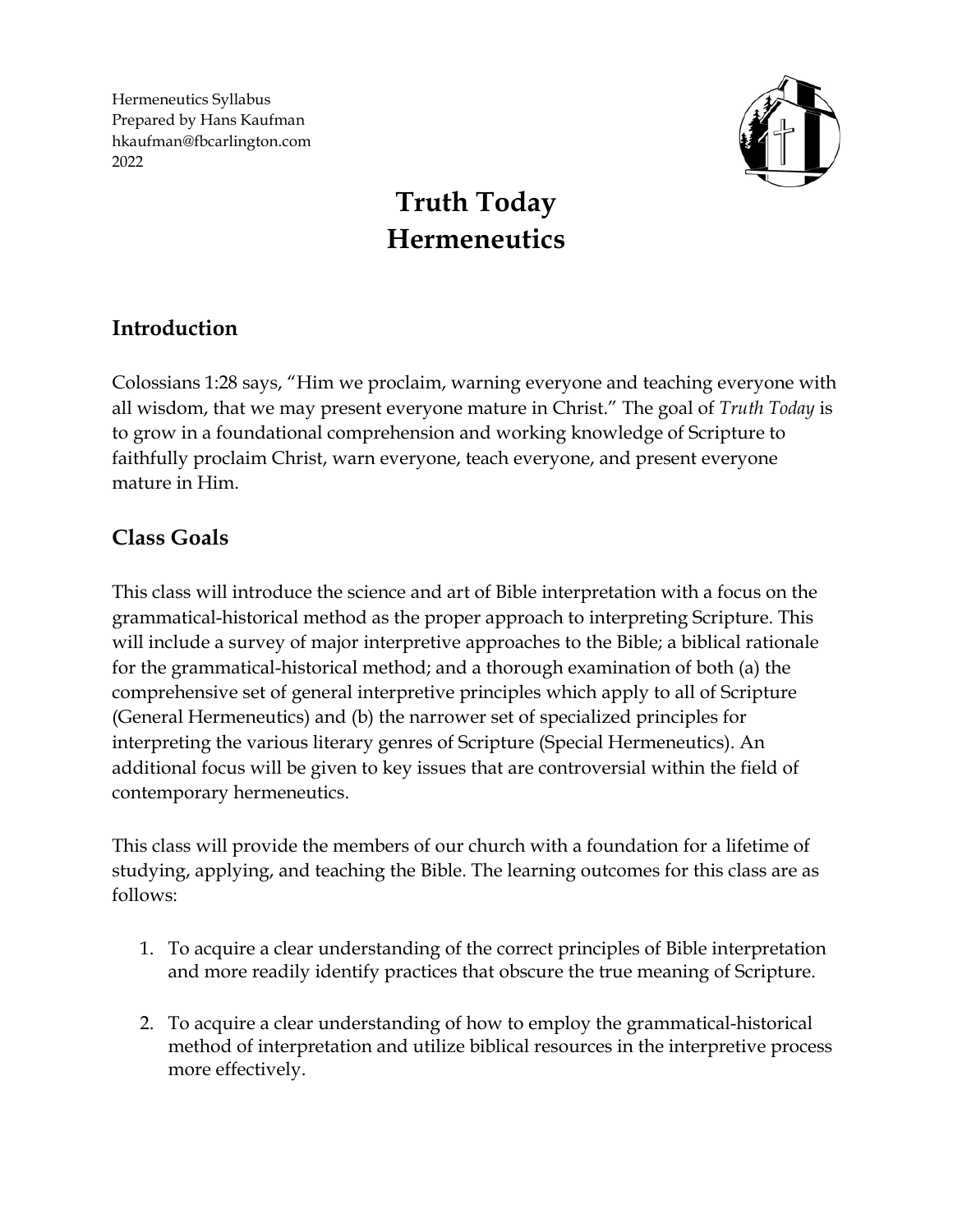- 3. To acquire a clear understanding of how to utilize the grammatical-historical method of interpretation when approaching the various literary genres found in Scripture.
- 4. To acquire greater objectivity in interpretation and become familiar with key issues that are often debated within contemporary hermeneutics.
- 5. To be equipped to teach these principles of hermeneutics to others and incorporate them into personal study (as well as various ministries of the church).

#### **Required Texts**

- 1. Class Notes Provided by the Instructor
- 2. *Basic Bible Interpretation: A Practical Guide to Discovering Biblical Truth* Roy B. Zuck Wheaton, IL: Victor Books, 1991

#### **Recommended Texts**

- 1. *How to Read the Bible for All Its Worth (4th edition)* Gordon D. Fee and Douglas Stuart Grand Rapids: Zondervan, 2003
- 2. *Invitation to Biblical Interpretation* Andreas J. Kostenberger and Richard Patterson Grand Rapids: Kregel Publications, 2011
- 3. *Hermeneutics: Principles and Processes of Biblical Interpretation (2nd edition)* Henry A. Virkler Grand Rapids: Baker, 2007
- 4. *Grasping God's Word: A Hands-On Approach to Reading, Interpreting, and Applying the Bible (3rd edition)* J. Scott Duvall and J. Daniel Hays Grand Rapids: Zondervan, 2012

FIRST BAPTIST CHURCH

**OF ARI INGTON** 

5. *40 Questions about Interpreting the Bible* Robert L. Plummer Grand Rapids: Kregel Academic, 2010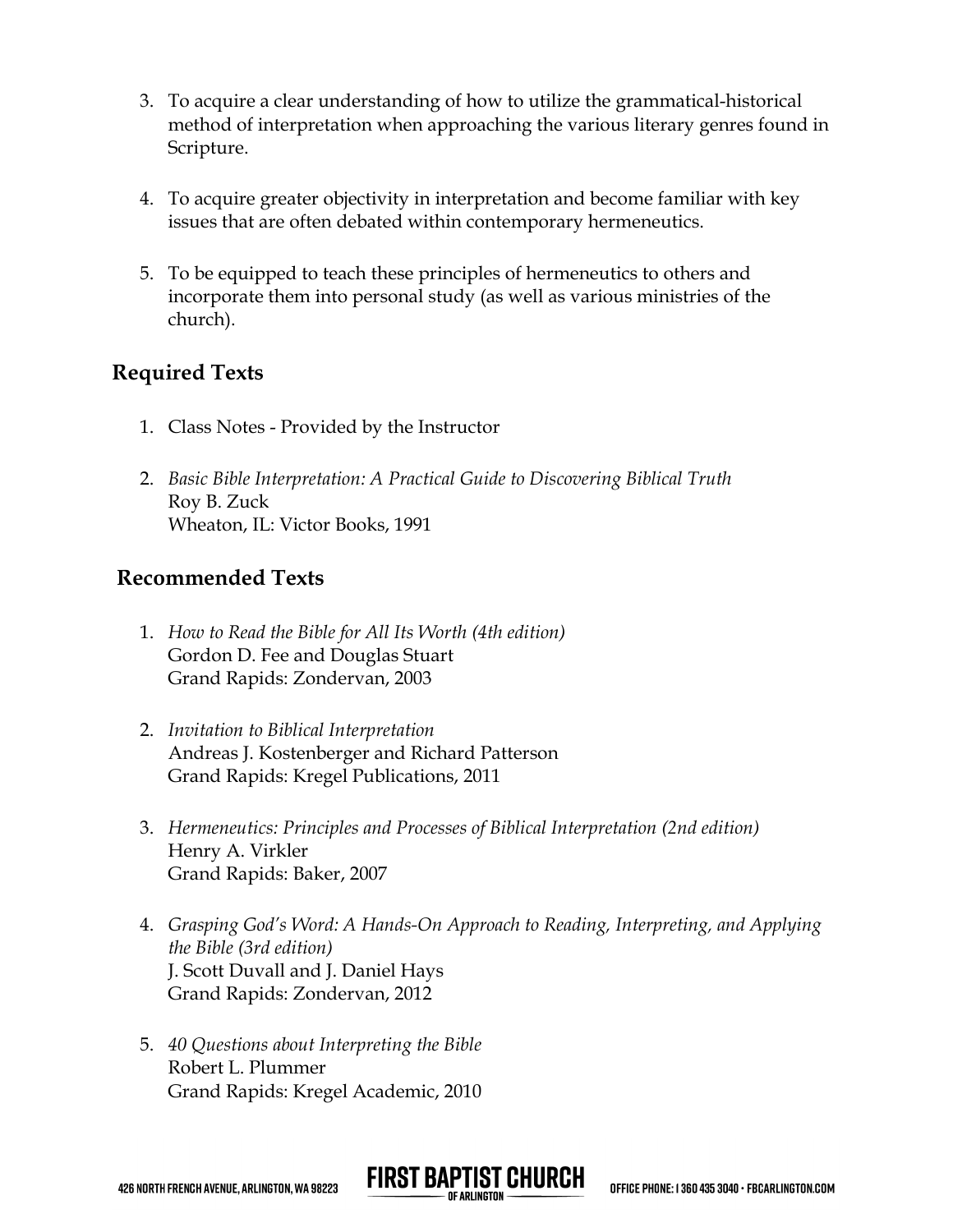#### **Class Requirements (Assessment Indicators)**

- 1. Reading Assignments: Each student is required to read the class notes in preparation for each week's lecture (according to the schedule below) and the entirety of Basic Bible Interpretation (Roy B. Zuck) by week 10.
- 2. Homework Assignments: Weekly exercises will be assigned at the close of most classes. They are not intended to cause undue stress, but enforce the material covered with each lecture and encourage personal growth. These assignments are for your benefit and do not need to be turned in to the instructor.
- 3. Book Review: Each student is required to write a 1,000-word book review of *Basic Bible Interpretation* by Roy B. Zuck. This review should include not only an overview of the contents of the book but also a discussion of its strengths and weaknesses. The reading of other reviews or summaries of the book is strictly forbidden. A hard copy of this review is due by week 11. We will discuss our findings from the book on (or before) the final week of class.
- 4. Take-Home Exam: Each student is required to complete a closed-book, takehome exam consisting of a single essay question: "What Is the Grammatical-Historical Method of Interpreting Scripture?" In 800-1,000 words, each student should seek to explain—in their own words—the principles of general hermeneutics set forth in this class. There is no time limit to the exam, but it must be completed sometime between the course lecture in week 10 and the course lecture in week 12. A hard copy of this exam will be turned in to the instructor at the beginning of the final class.

#### **Class Policies**

Regular attendance is important for the acquisition and understanding of class material. If a student is aware of a foreseeable absence, they should inform the instructor ahead of time. When emergencies occur, it is the student's responsibility to inform the instructor, receive materials missed, and make-up the work.

All assignments must be double-spaced with 12pt Times New Roman font.

The following should be brought to every class: The Bible each student uses for personal study, a pen, and their class notes binder. The use of laptops, other electronic devices, and additional notebooks should be limited to the taking of supplemental notes from the class's lecture and discussion.